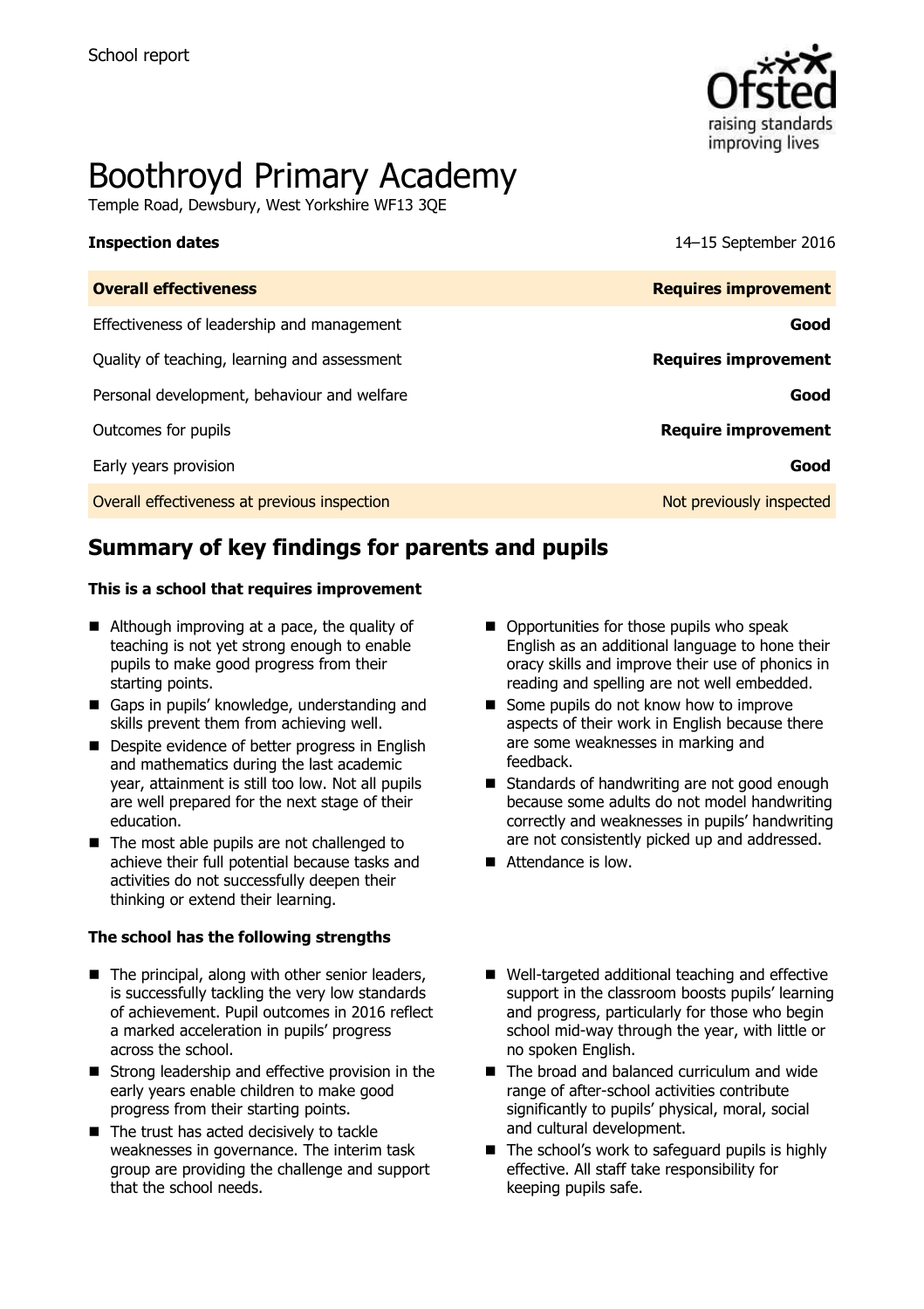

# **Full report**

### **What does the school need to do to improve further?**

- Improve the quality of teaching so that by the time pupils leave the school they have the skills they need to read and write confidently and communicate effectively, by:
	- ensuring that teachers and other adults accurately identify and quickly address any remaining gaps in pupils' knowledge, understanding or skills
	- providing more effective support for the youngest pupils and those in key stage 2 to develop their phonics skills
	- increasing the opportunities for pupils to use and apply their phonics skills in their reading and spelling
	- ensuring that all staff make use of every opportunity to develop pupils' use of the English language, particularly the spoken language, and provide the good models pupils need
	- developing pupils' love of reading, their understanding of what they read and how to articulate this
	- improving the quality of pupils' handwriting.
- Ensure that the most able pupils make at least good progress by providing learning opportunities with the right degree of stretch and challenge.
- Improve pupils' attendance further so that it reaches the national average.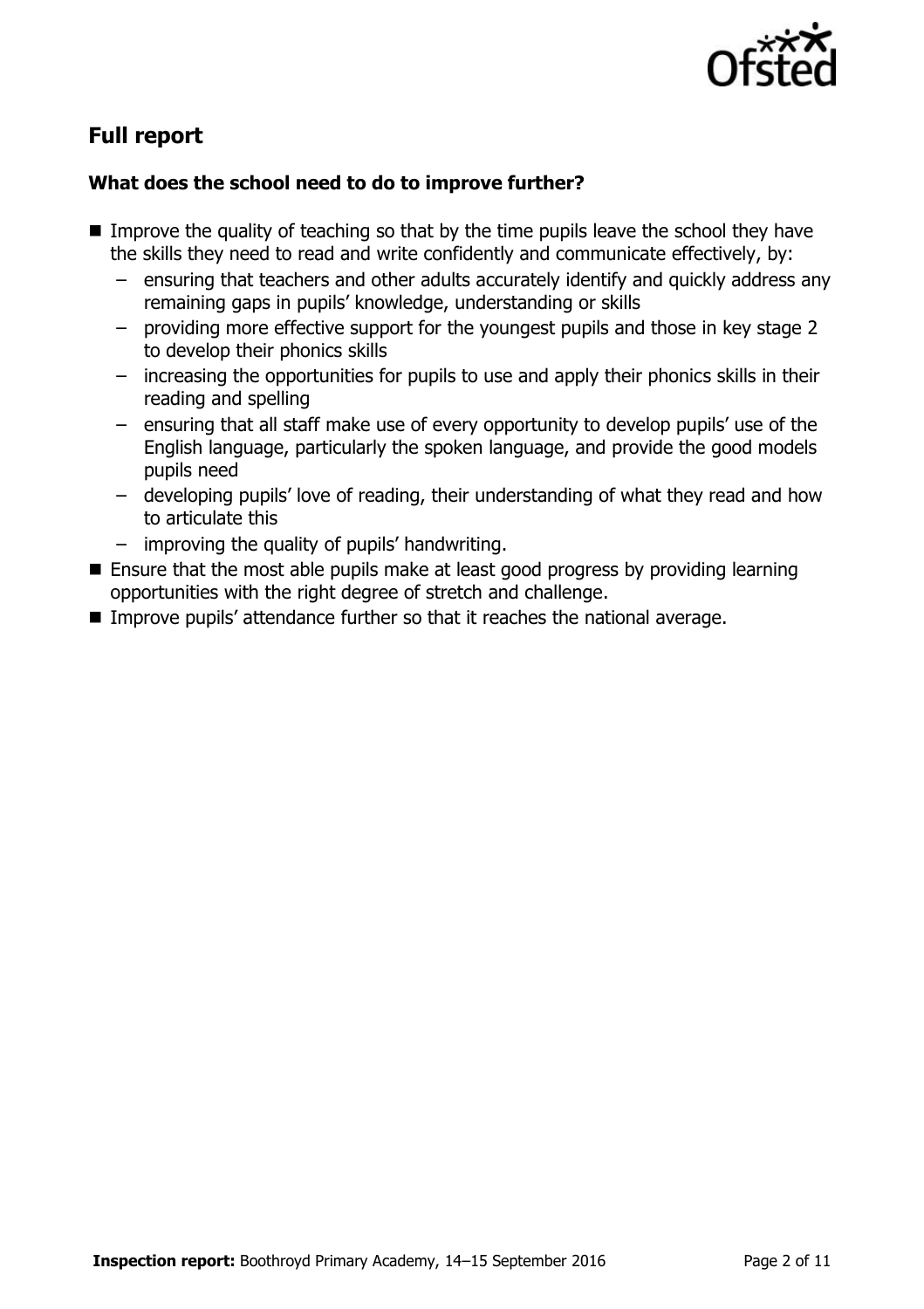

# **Inspection judgements**

#### **Effectiveness of leadership and management Good**

- The principal has facilitated improvements in leadership and teaching through her high expectations of pupils and staff. She has identified and has begun to systematically tackle some significant underlying weaknesses in teaching. As a result, the quality of teaching is improving and pupils' progress has accelerated over the last academic year.
- There has been a complete overhaul of many aspects of the school's work. Staff say that the principal has 'empowered' them and they now expect much more of themselves and pupils, and 'it is wonderful to see'. They say that they are proud to work in this school.
- There is a strong and effective senior leadership team who lead and manage subject teams. This means that all staff contribute to school improvement and, as a result, the school's capacity to improve further is stronger. Staff new to the school, including newly qualified teachers, are being helped to develop and improve their teaching quickly.
- Leaders have an honest and accurate view of the school. This means that they are addressing the right areas for development and improvement.
- Leaders use funding, such as the pupil premium funding, to address barriers to learning with increasing effectiveness. Careful research has informed their decisions about which strategies will give the most impact. Leaders and the trust acknowledge that more could be done to identify and address pupils' individual barriers to learning to enable disadvantaged pupils to make more rapid progress.
- Pupils who have special educational needs and/or disabilities are carefully identified and appropriate provision is put in place to accelerate their learning. Leaders' actions to improve classroom teaching and the work of support staff means that these pupils are making better progress that they have in the past.
- The curriculum is broad and balanced and contributes significantly to pupils' physical, spiritual, moral, social and cultural development. The curriculum excites and motivates pupils and the homework strategy was very positively received by parents.
- Through the curriculum, leaders seek to prepare pupils for life in modern Britain by taking them beyond the boundaries of their own cultures and immediate experiences. Despite some parental concerns about the content of the curriculum, the principal has been resolute in ensuring that pupils have the opportunities to deepen their understanding about a range of issues that will help them to make positive contributions to society in later life. Respect, tolerance and the right to democracy are at the heart of the school's work and staff model these qualities to pupils exceptionally well.
- Extra-curricular activities give pupils valuable opportunities to learn across a range of topics such as enterprise, art, sport and drama and also to support improvements in reading. These activities are very well attended, sometimes with parents. Pupils expressed how much they valued these wider experiences the school has afforded them.
- The sports funding has been used effectively to enhance provision. This has had a positive impact on pupils' fitness and their understanding of the links with healthy lifestyles. Pupils are very well motivated and rise to the challenges set for them to increase their fitness.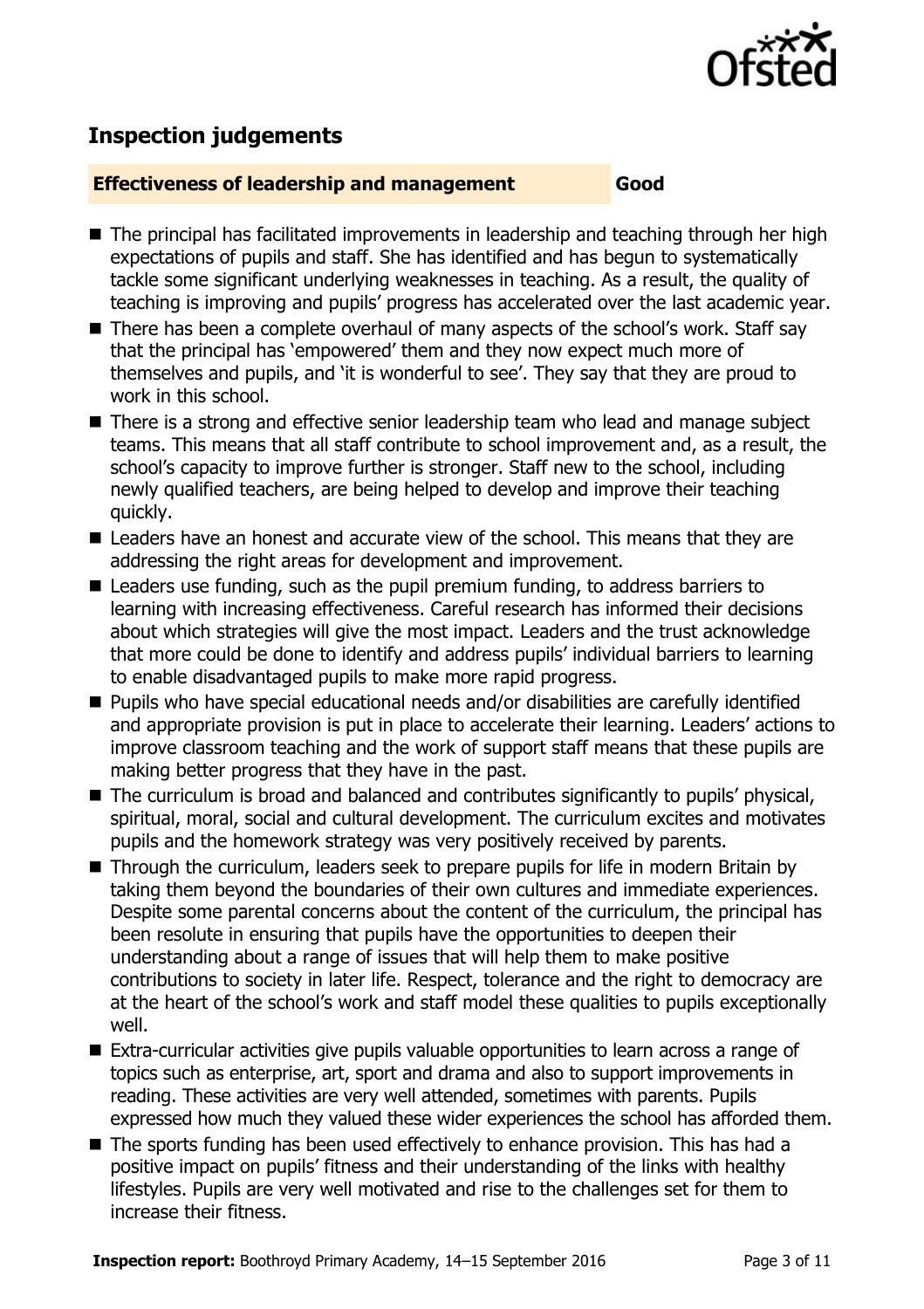

- Leaders have worked tirelessly to secure positive relationships with parents and, on the whole, most parents spoken with were happy with the school. Attendance at events such as the reading café and toast club is helping to build trust and respect among the school and the community it serves.
- The chief executive officer of the trust and the academy improvement partner know the school well. They use this knowledge to provide effective support and hold school leaders to account robustly for the impact of their actions.

### **Governance of the school**

- Governance arrangements are effective.
- The trust took decisive action to tackle the weaknesses it found in governance. After an initial period of support and training, it was agreed to disband the local governing body and set up an interim task group.
- The members of this group have the necessary experience and skills to provide the challenge and support that the school needs, particularly in relation to standards, and also in human resources, safeguarding and finance.
- Through its work, this group has made a notable contribution to school improvement, the school buildings and the environment.
- The task group is now well placed to transfer powers to a local governing body and is already taking steps to do so.

### **Safeguarding**

- The arrangements for safeguarding are effective. There are exemplary features in this aspect of the school's work.
- The pastoral manager ensures that the safeguarding of pupils is kept high on the school's agenda. Staff are well trained, knowledgeable and vigilant. Careful record is kept of any concerns and these are acted on in a timely and appropriate manner to reduce any escalation. Leaders work very closely with a number of agencies and follow up any referrals tenaciously.
- The principal is resolute in not shying away from covering sensitive issues with pupils to ensure that they fully understand how to keep safe.
- The school has an effective system in place to track and monitor internet use. Pupils know all about this child-friendly system and why it is necessary. Parents have access to a weekly drop-in to support them to keep their children safe online.
- The task group, school business manager and principal ensure that the school keeps pupils, staff and visitors safe on-site and when on visits outside of school.

### **Quality of teaching, learning and assessment France Requires improvement**

- Teachers do not identify and meet the needs of the most able pupils well enough to ensure that they reach their full potential. Some activities lack the stretch and challenge needed to deepen pupils' understanding and extend their thinking.
- **Previous historic weaknesses in teaching have left gaps in pupils' knowledge,** understanding and skills. Although teachers are now identifying and addressing these gaps more effectively these improvements are too recent to have enabled pupils to fully make up lost ground.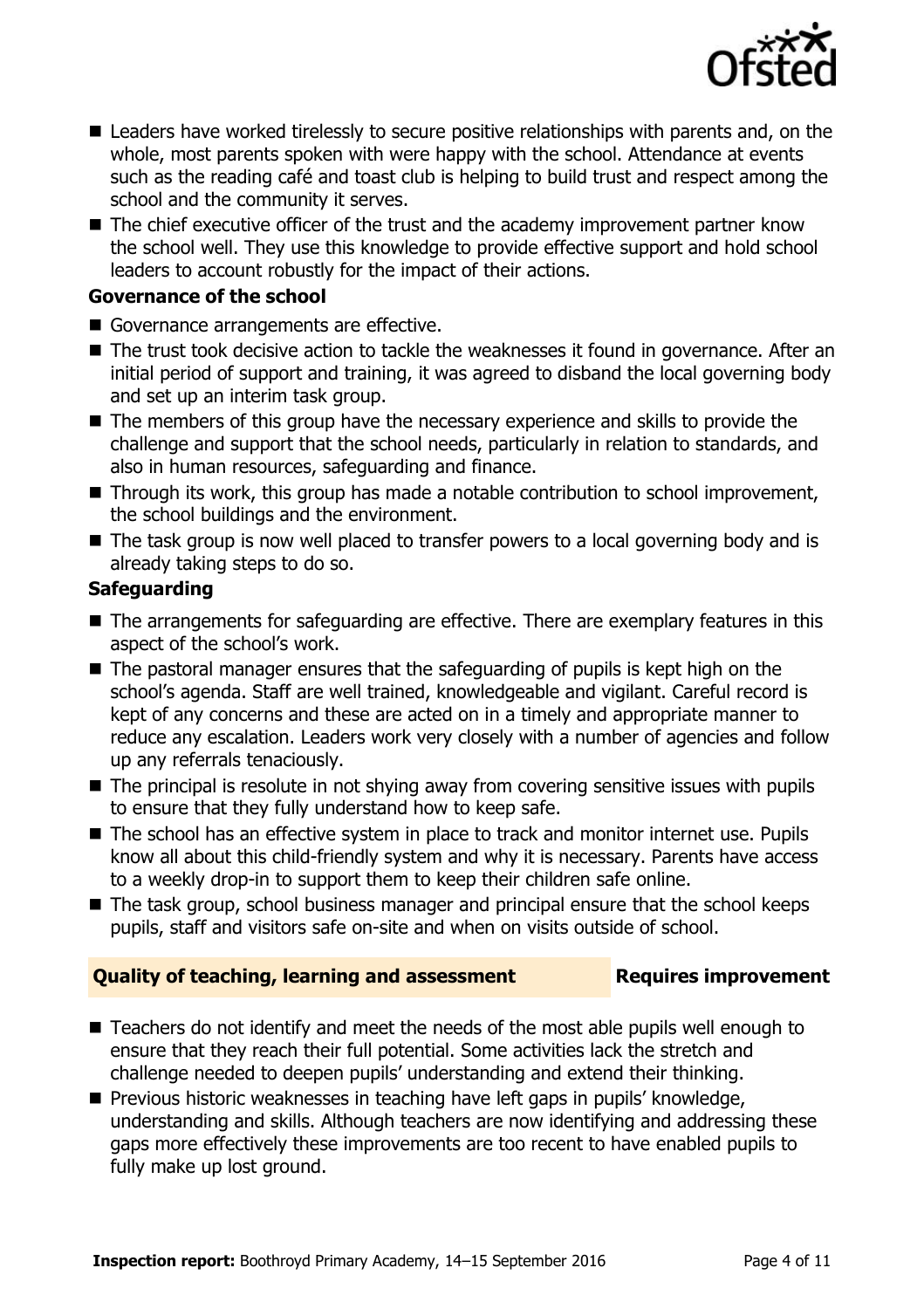

- Staff do not always model good English or take the time to correct pupils' spoken English to help them improve.
- There are some weaknesses in marking and feedback. Some staff do not provide the best models of handwriting and spelling. Some pupils' handwriting is poor; this is not addressed by all teachers.
- The daily, systematic teaching of phonics is supporting younger pupils to read and spell with increasing accuracy. However, older pupils have not had the same early opportunities to develop their phonics skills and this is slowing their progress in reading and spelling. The choice of reading material does not always ensure that pupils have sufficient opportunities to practise using and applying their phonics skills.
- Training for staff has brought about improvements in the way quided reading is taught. Teachers and teaching assistants are spending time developing pupils' vocabulary so that pupils can express themselves more clearly. Questioning is more effective so that pupils' understanding is being probed more deeply. These improvements are contributing to better pupil progress.
- In mathematics, teachers address any gaps in learning and make effective use of practical apparatus to secure pupils' understanding. Pupils' work shows that teachers focus on the basics such as number facts, and provide pupils with tricky problems to solve. This has led to stronger progress and higher attainment. However, there is still scope to ensure that the most able pupils reach their full potential in this subject.
- Specialist teachers, such as those teaching physical education and modern languages, make an effective contribution to pupils' learning, development and progress in the curriculum. Better-quality teaching of science has enabled pupils to develop key skills in investigating and testing out hypotheses.

### **Personal development, behaviour and welfare <b>Good**

### **Personal development and welfare**

- The school's work to promote pupils' personal development and welfare is good.
- **Pupils are happy at the school and are warm and welcoming to visitors, showing** courtesy and respect for adults and each other.
- Daily lessons and the work of the forest school are helping pupils to develop the life skills they need to aid their learning. These activities are helping to broaden pupils' horizons as well as helping them value each other and their world.
- **Pupils have a good understanding of how to keep safe, including online safety. They** are taught about all forms of bullying and discrimination in an age-appropriate manner. School behaviour logs show that incidents of bullying and poor behaviour are now very rare.
- The highly effective pastoral manager and her team ensure that pupils' needs are well met. She works closely with a number of agencies to ensure that pupils get the help and support they need.

#### **Behaviour**

- The behaviour of pupils is good.
- **Pupils behave well in the classroom and other areas of the school. They have** responded well to the school's behaviour system and understand what is expected of them.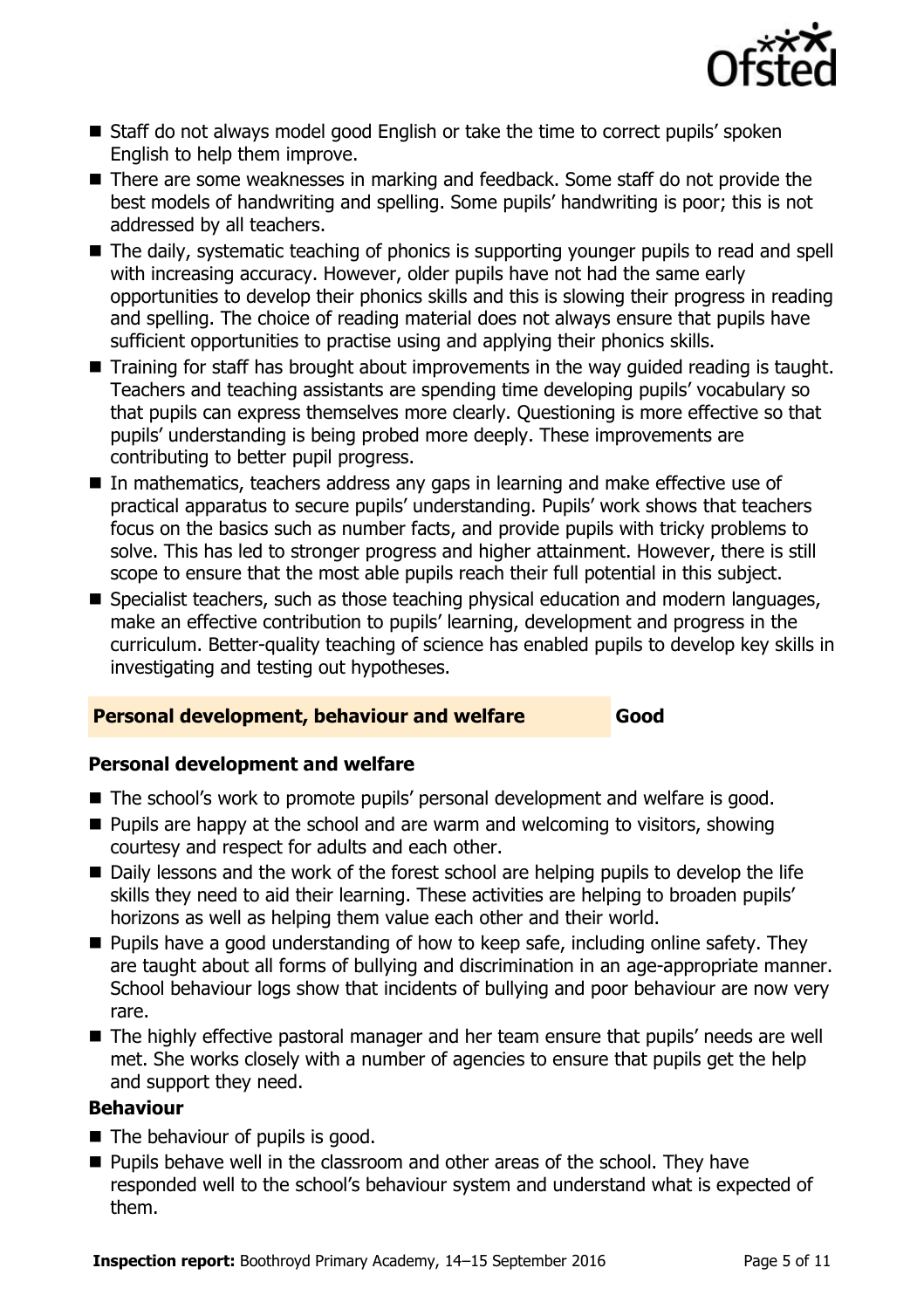

- A 'can do' attitude to teaching and learning means that pupils are self-motivated and keen to learn. They relish the opportunity to take responsibility for their learning. For example, they fully understand the need for the 'non-negotiables' that are helping them to grasp the basics in reading, writing and mathematics well.
- The poor attendance of pupils is an ongoing issue. Leaders continually strive to improve it and pupils know how important good attendance is. Absences are pursued with the utmost rigour to ensure that pupils are safe and attend. Effective use is made of agencies, such as health and the children missing from education team, to ensure this.
- Leaders have adopted a 'zero-tolerance' approach to absences which, in the main, are due to the relatively large number of parents who take their children on extended visits abroad. In 2015–2016, the school was hit badly with an outbreak of chickenpox, particularly in key stage 1. This means that absence is much higher than that seen nationally.

### **Outcomes for pupils Require improvement**

- Unvalidated results in 2016 show that pupils' progress improved compared with previous years and is broadly in line with other pupils with similar starting points. However, there is still more to do to ensure that most pupils reach the expected standard for their age and are well prepared for their next stage of their learning. Standards of attainment are still below those found nationally, particularly in reading and writing. Outcomes in the spelling, grammar and punctuation test were in line with provisional key stage 2 national results.
- The most able pupils do not achieve as well as they should. Over time, teachers' planning has not met their needs well and so they have not made good progress.
- $\blacksquare$  The proportion of pupils reaching the expected standard in the Year 1 phonics check has risen over the last two years. Results in 2016 were in line with the latest published national figure. A good proportion of pupils, other than those who have special educational needs and/or disabilities, catch up quickly in Year 2.
- Outcomes in national assessments at the end of key stage 1 were disappointingly low in 2016. There was a mismatch between pupils' point scores in formal assessments compared with the good progress and standards seen in pupils' books. Leaders ensure that teacher assessment is accurate through the school's own checks and moderation activities and by moderating regularly with other schools in the trust and locally.
- $\blacksquare$  Evidence collected during the inspection shows that disadvantaged pupils, pupils who have special educational needs and/or disabilities, those who speak English as an additional language and particularly those who enter school mid-year are also making much better progress than seen in previous years. Gaps are starting to diminish between these pupils and other pupils nationally from similar starting points.
- The weaknesses in reading and aspects of pupils' writing mean that pupils are not reaching their full potential in some other areas of the curriculum. Where practical work was observed in science and through discussion with pupils it was clear that they have the appropriate knowledge and understanding, but this is not always reflected in their written work.
- Work in pupils' books shows that some have made good progress during the last academic year. However, pupils' past underperformance has not been fully addressed.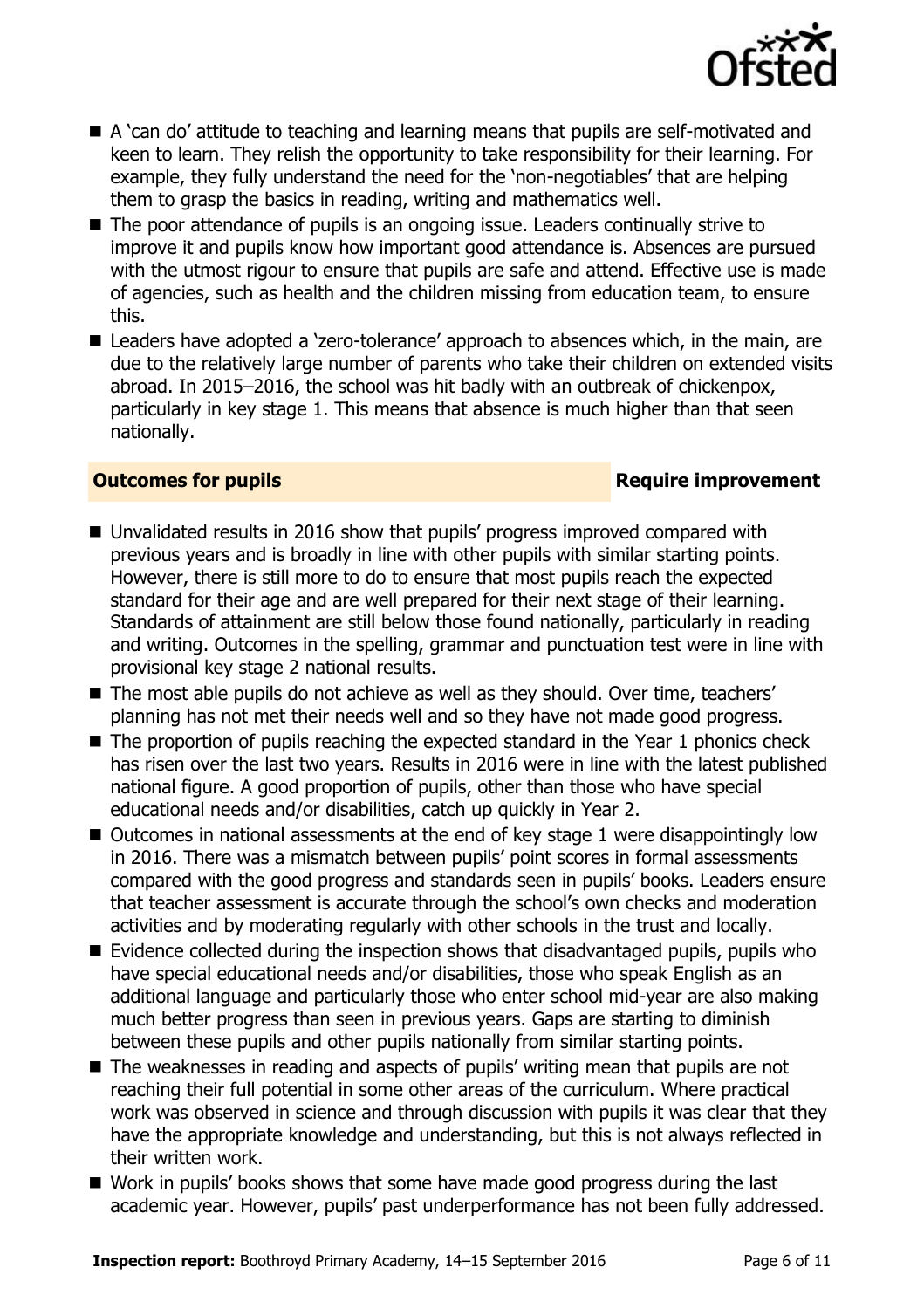

 $\blacksquare$  In 2016, there was a rapid rise in the proportion of children reaching a good level of development. While this is still likely to fall short of the latest national figure, children made good progress in the early years from their starting points.

#### **Early years provision Good Good**

- The opening of a Nursery in January 2015 and effective transition arrangements have ensured that more children are ready to start school with the skills they need, particularly in communication and language and literacy. For example, children have settled into school after only five days and were seen engaging purposefully in their play and learning.
- The early years leader has an accurate view of the strengths and weaknesses in Nursery and Reception. Alongside the principal and other senior leaders, she has set about tackling any weaknesses systematically. She has changed adults' perceptions of what the children are capable of despite a number of barriers to learning. This has created a 'can do' culture and much higher expectations. This is helping to diminish quickly the gaps in children's development, including those for disadvantaged children.
- The daily systematic teaching of phonics in Nursery means that more children are entering Reception at the appropriate stage of learning. However, not all Reception children attend the Nursery. For those that do not attend Nursery starting points are often notably lower so they have more ground to make up.
- Teachers have ensured that opportunities to talk, read, write and spell are given high priority in the areas of learning. In Reception, children were observed writing and attempting to spell words independently and with confidence, while the most able children were seen using phonics strategies to read, write and spell independently.
- Actions to improve the outdoor environment have ensured that children now have a stimulating and purposeful area to play and learn that mirrors the quality of the indoor environment. These areas promote children's development effectively in all the areas of learning, and activities are well planned to address children's needs. Teachers ensure that all children have equal access to the outdoor area despite the physical limitations created by the layout of the school.
- The partnership with parents is a strength. Parents speak highly of the early years team and value the opportunity to learn and share in their children's learning and development.
- The site is safe and secure and every effort is made to ensure that children are safe and well cared for, in line with school policy and procedures. Resources are of high quality and well maintained.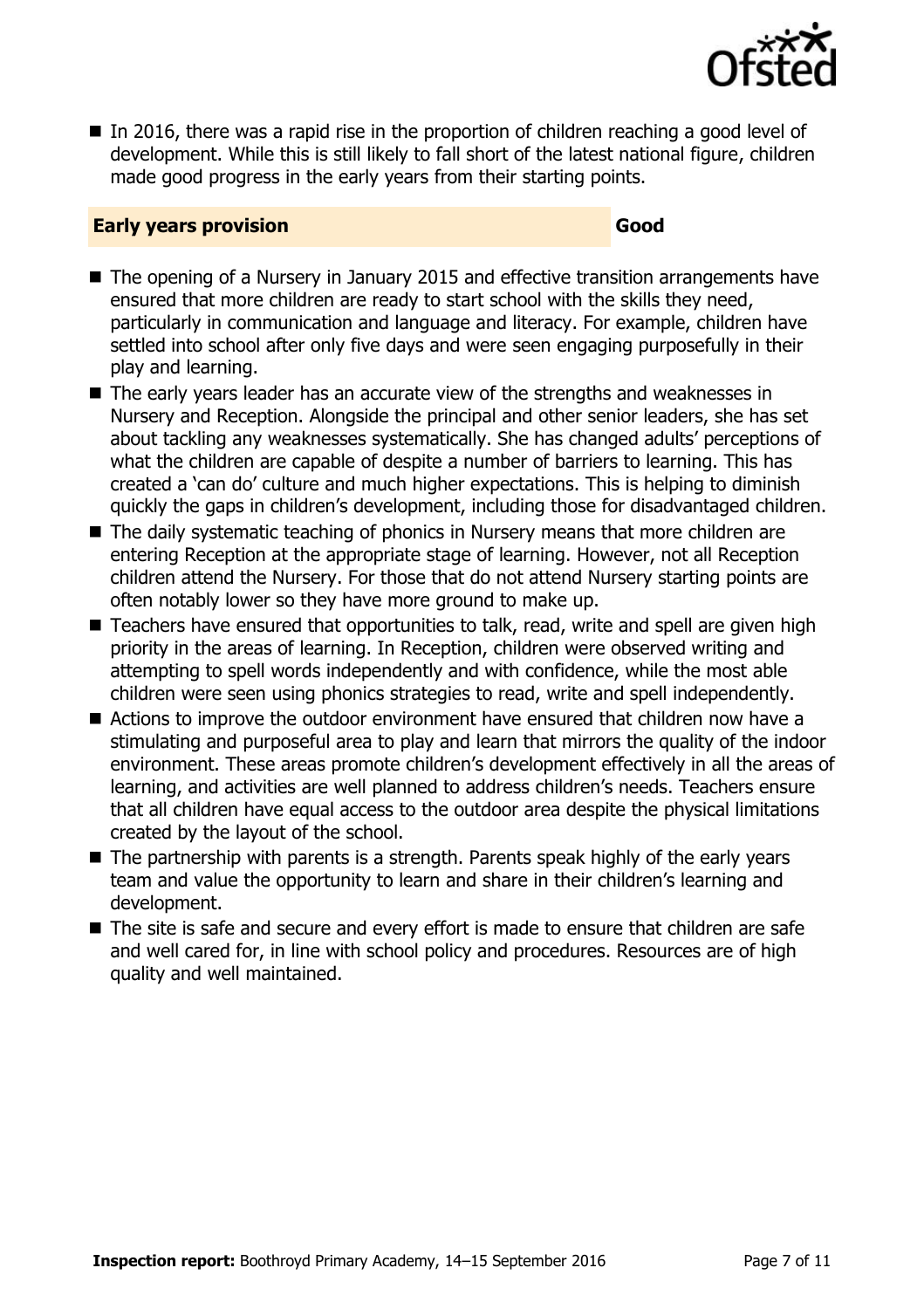

# **School details**

| Unique reference number  | 140234          |
|--------------------------|-----------------|
| Local authority          | <b>Kirklees</b> |
| <b>Inspection number</b> | 10019274        |

This inspection was carried out under section 8 of the Education Act 2005. The inspection was also deemed a section 5 inspection under the same Act.

| Type of school                      | Primary                                  |
|-------------------------------------|------------------------------------------|
| School category                     | Academy converter                        |
| Age range of pupils                 | 3 to 11                                  |
| Gender of pupils                    | Mixed                                    |
| Number of pupils on the school roll | 556                                      |
| Appropriate authority               | The governing body task group            |
| Chair                               | <b>Helen Rowland</b>                     |
| Principal                           | Kyrstie Joslin                           |
| Telephone number                    | 01924 450 289                            |
| <b>Website</b>                      | http://www.boothroydprimaryacademy.co.uk |
| <b>Email address</b>                | k.joslin@focus-trust.co.uk               |
| Date of previous inspection         | Not previously inspected                 |

### **Information about this school**

- The school meets requirements on the publication of specified information on its website.
- The school complies with DfE quidance on what academies should publish.
- $\blacksquare$  This is a larger than average primary school.
- The vast majority of pupils are of Asian Pakistani heritage, almost all of whom speak English as an additional language.
- The number of pupils joining the school at times other than the usual is high. Many of these pupils join from overseas and speak little or no English.
- $\blacksquare$  The proportion of pupils known to be eligible for the pupil premium is above the national average.
- The proportion of pupils who have special educational needs and/or disabilities receiving support is above that seen nationally, with a few pupils who have an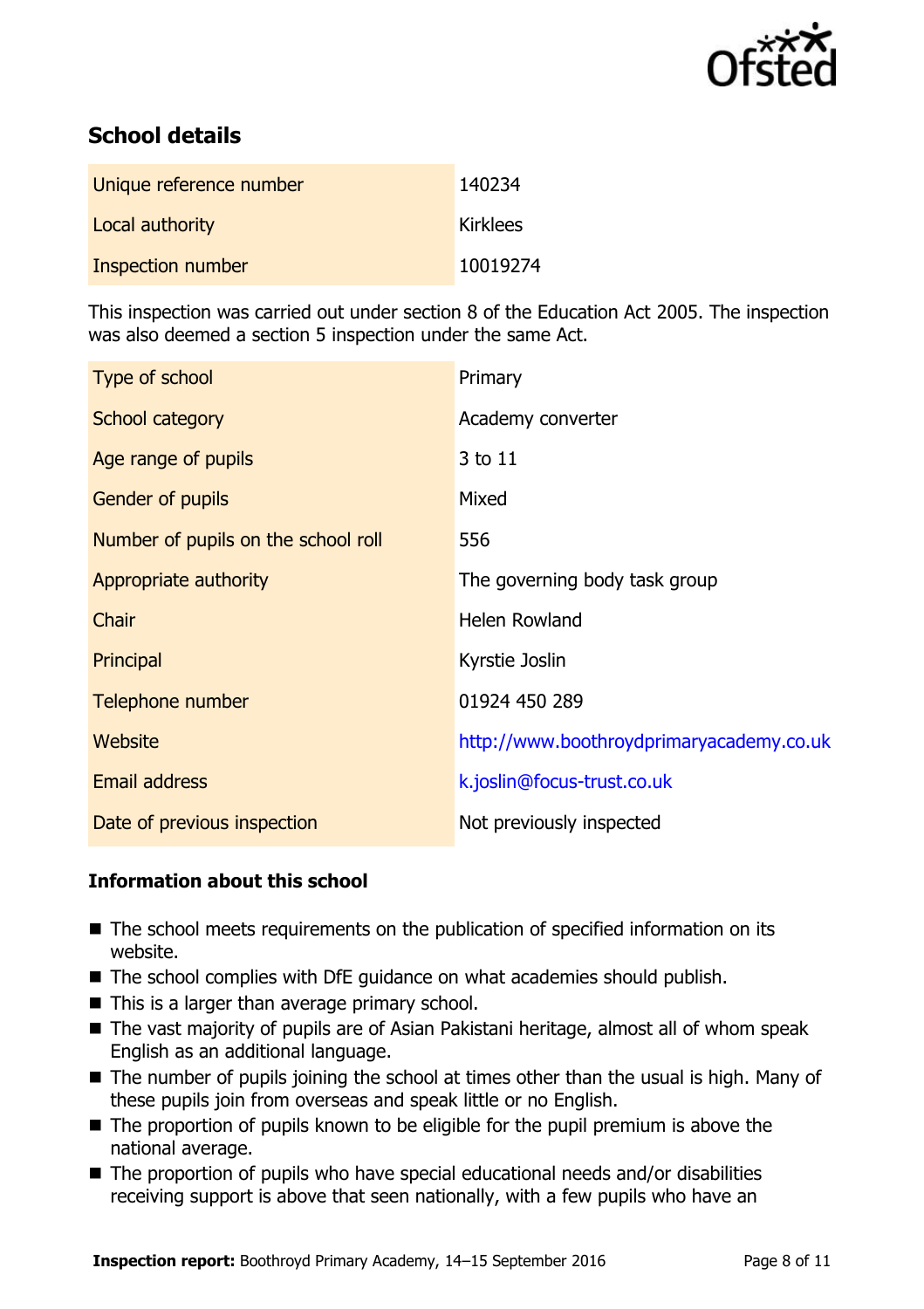

education, health and care plan or a statement of special educational needs.

- The school has successfully gained the Primary Science Quality Mark Gold Award and Investors in Pupils.
- The school converted to an academy on 1 October 2013 and is part of the Focus Trust multi-academy chain of schools. When its predecessor school was last inspected by Ofsted, it was judged to be good overall.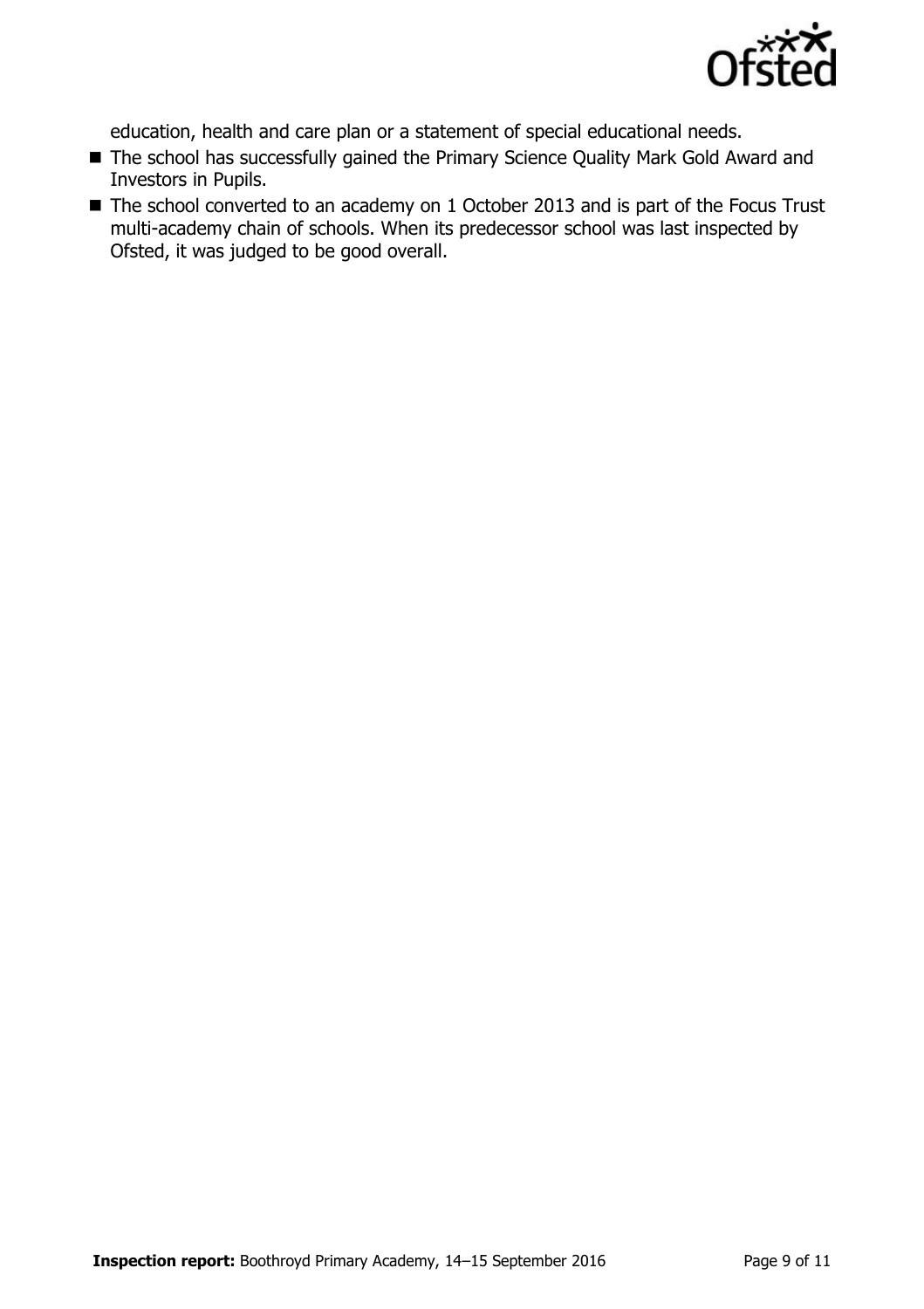

# **Information about this inspection**

- At the time of the inspection, the principal was on day 2 of her maternity leave. The school was led and managed by the academy improvement partner and assistant headteachers.
- **Inspectors observed pupils' learning in most classes and the early years.**
- Discussions were held with the chief executive officer, senior leaders, members of staff, representatives from the task group and the academy improvement partner.
- Inspectors examined a wide range of documentation, including that relating to safeguarding, behaviour, school improvement planning, assessment information and reports on the quality of teaching.
- Inspectors spoke to pupils informally during the school day and observed them during playtime, lunch and before and after school. They also met formally with one group of pupils to talk about their learning and behaviour and safety.
- Inspectors listened to a number of pupils read.
- A range of pupils' books were checked.
- Inspectors spoke to a number of parents at the start of the day and by telephone. Pupils and parents did not complete online surveys as they were unable to access them due to a technical problem with the Ofsted site which meant that they were unavailable for the duration of the inspection. Teachers completed a hard copy printed out by the school. Inspectors received 37 responses.
- Four further Ofsted inspectors joined the inspection at the start of the second day.

#### **Inspection team**

| Anne Bowyer, lead inspector | Her Majesty's Inspector |
|-----------------------------|-------------------------|
| Mary Lanovy-Taylor          | Ofsted Inspector        |
| <b>Christine Turner</b>     | Ofsted Inspector        |
| <b>Moira Dales</b>          | Ofsted Inspector        |
| Nicola Walsh                | Ofsted Inspector        |
|                             |                         |